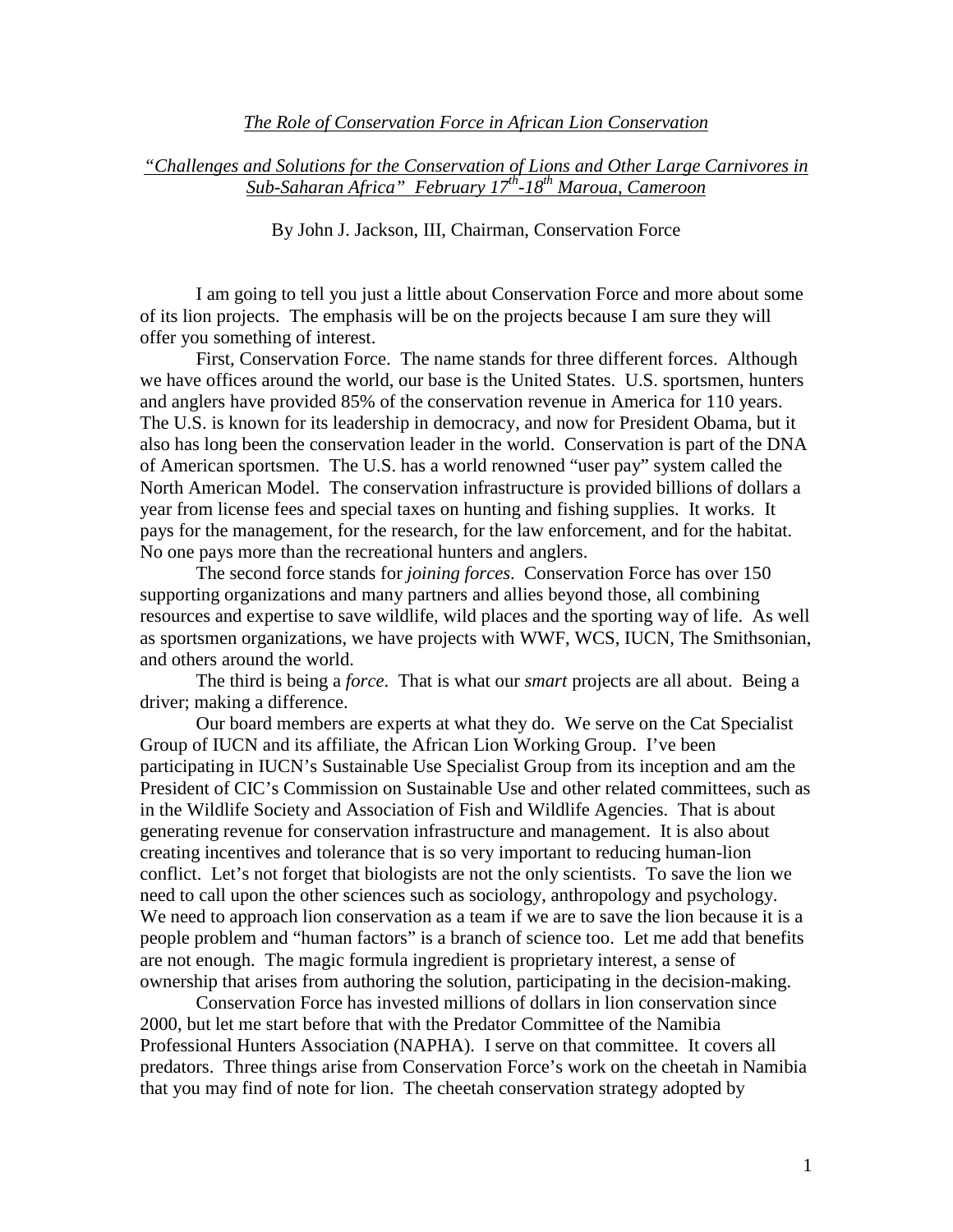Namibia in the early 90's was the first national strategic plan for any kind of cat in Africa. Second, it called for the creation of a staff post, a "Predator Coordinator", and third, it formed a Predator Committee made up of Ministry, private stakeholders and NGOs. We believe those components would be useful for national lion and/or predator action plans needed in all of Africa today - a staff coordinator, predator committee of stakeholders and explicit action plan.

Namibia has become renowned for its private and communal conservancies and Conservation Force has been partnering in both. We are proud to participate with WWF's LIFE Plus project that is evolving into 80 communal conservancies covering 49 million acres. In partnership with Dallas Safari Club we fund the Quota Coordinator. He goes into the field and meets with the communities, for they participate in the quota setting and decision-making process in meetings. It is an amazing thing to witness and, most importantly, it is part of the magic formula that transforms the local community into responsible stakeholders. The government grants them ownership if the communities gather together and satisfy the conservancy legal requisites, but it is not the benefits alone; it is the participation in the decision-making process that does the trick. We learned that in the CAMPFIRE Program of Zimbabwe and it works. The local people are full participants as they must be. What is remarkable in that program, and virtually all of the others that Conservation Force partners in across Africa, is that the lion population has doubled, then tripled, as has the prey base. It works. It can be done. We can really save the lion. Incidentally, Namibia has just held a workshop drafting a national lion action plan.

Moving over to Mozambique, Conservation Force Board member Philippe Chardonnet, under the auspices of IGF in Paris, the International Foundation for the Conservation of Wildlife, has just completed the preliminary field work to determine the status of lion. Philippe is under contract to assist in organizing a national workshop to establish a national lion action plan.

We also attended the Niassa Reserve PH Association annual meeting with Dr. Craig Packer to persuade the PH to adopt best tourist hunting practices. The PH in the Reserve and buffer zone volunteered to only take lions six years of age or older. They have elected to follow the guideposts of Savannas Forever, the six-year rule that Conservation Force has partnered in from the inception. The PH are also engaged in scientific data collection and sampling. They are working with and supporting the Beggs in all they do. Conservation Force in turn acts as a funding facilitator since we are a public charity and contributions by clients are tax deductible. Again, the lion population is growing.

In South Africa we participated in and authored and co-authored papers in the IUCN and CWS back-on-back regional lion workshops for Southern and Eastern Africa. We provided the funding for the Kruger Park survey work of Paul Funston – the first complete census of that park lion population.

At the request of PHASA, the Professional Hunters Association of South Africa, and Sarel van der Merwe of the African Lion Working Group that we partner with and are members of, we have been supporting the effort to end "canned" lion hunting in South Africa. It is not an acceptable practice to the hunters themselves. The Professional Hunters Association of South Africa is behind the effort to improve practices. I have reminded them that the first ethic is conservation of the species being hunted, not what is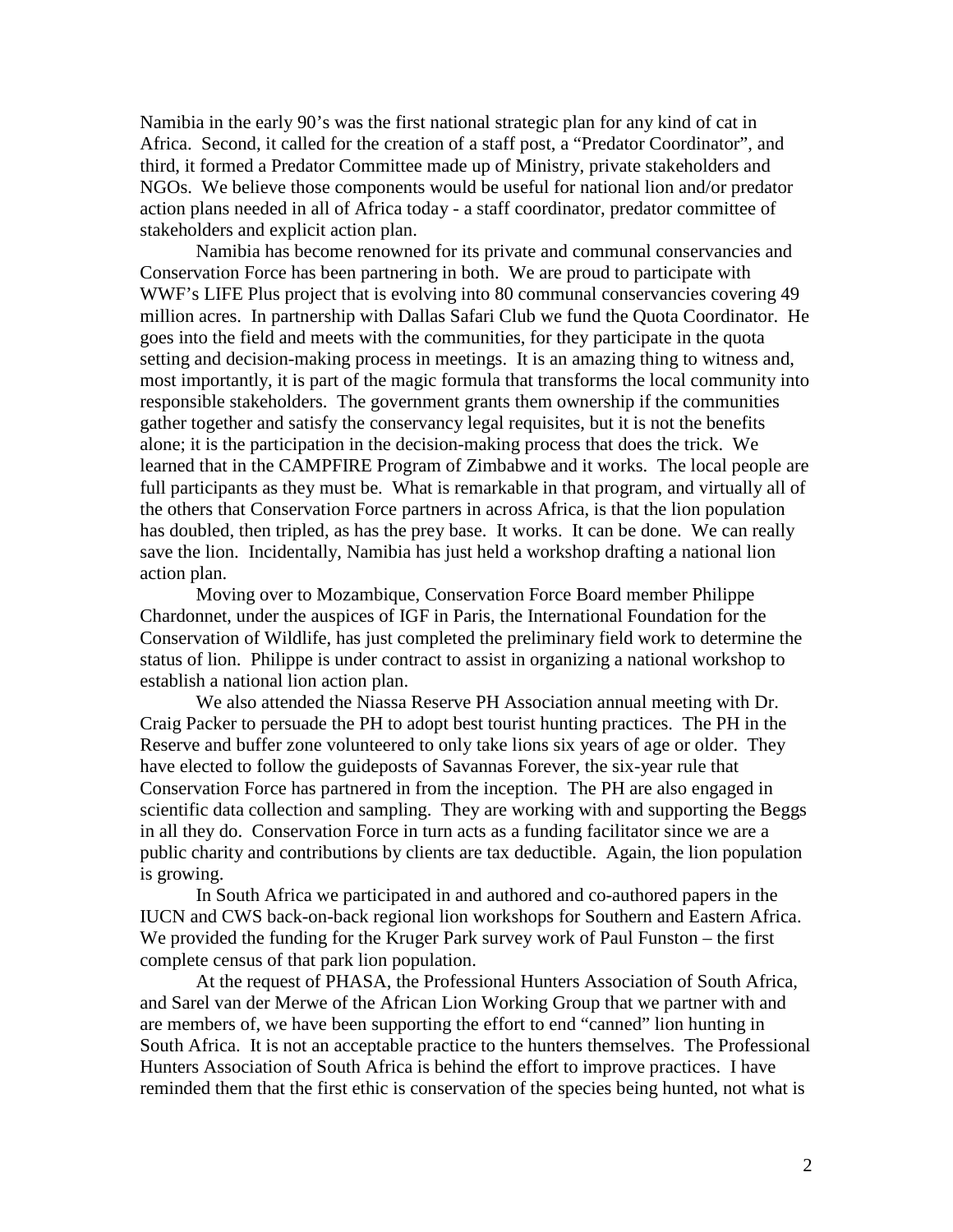fashionable or not fashionable at the present time. For example, the white rhino has been saved in large part because of so-called canned rhino hunting, so should we not do the same with the black? They have supported the government which has passed regulations controlling the practice. But there is a point to this for our purposes today. There are more captive-bred lion in South Africa than all of the lion in West and Central Africa together, and that is because of the revenue and incentives that are no longer acceptable to mainstream hunters and society. Peter Jackson, the long-time chair of the IUCN Cat Specialist Group, was fond of stating that the tiger could be saved through captive breeding for hunting. The point is not the acceptability of that practice, but the possible power from the revenue and incentives to produce lion positively if we put human incentives to work for the lion. My point is that perhaps in our search we can find other incentive combinations that can work to save the lion across Africa.

Zambia just held its workshop to develop a national action plan for lion and Conservation Force supported Philippe Chardonnet's participation and paper presentation. We have also just contracted with lion researcher Paula White and will shortly produce a book on lion aging in that region. She has found that tooth dentine rings are not a reliable indicator of the age of a lion. She analyzed the corresponding teeth from both sides of the mouth and they indicated different ages! You know what that means. That said, we have found x-rays of the pulp cavity a reliable indicator of age. Conservation Force has provided x-ray machines in both the Serengeti in Tanzania and in Botswana and the surrounding countries for pulp cavity viewing in Botswana. In those instances, even if the age of the lion can't be pre-determined, it can be determined from the teeth after the lion is taken. Then the quota can be adjusted accordingly (downward if less than five years of age, but of no biological consequence if over five years of age).

We helped initiate and continue to fund an extremely successful program with WCS in Zambia: the *Poacher Retraining Program.* It was found that only a small number of individuals were doing most of the poaching. The poachers are identified and given a voluntary opportunity to be retrained in a more lucrative occupation if they sign an agreement not to poach. It has worked and worked well – and why shouldn't it? That program was a strategy developed by Dale Lewis of WCS, a long-time partner of Conservation Force.

In Botswana we have helped fund or participated in three predator workshops, but they still don't have a national action plan. We have long funded the Winterbach's calling station, whisker pattern lion surveys in the Okavango that have shown a very healthy population. We are currently funding a project in the Kalahari that is ground truthing the reliability of lion and prey aerial surveys. We are comparing the ground sightings and signs on the ground to the aerial reports in hope of developing a formula for adjusting aerial survey estimates that Botswana has customarily used.

It was in Botswana that Conservation Force created the 2.5 million dollar *Lions Forever Trust Fund*. It was to be funded by each hunter being asked to donate \$10,000.00 above the cost of their lion hunt to Conservation Force, which is a 501 (c)(3) public charity in the U.S., so the sum would be tax-deductible to the hunter. Though the Fund was ultimately rejected by the President-elect of Zambia for reasons I still fail to understand, the concept carried over. It was followed by our *Rann-Force Project*. In that project, Rann Safaris asked each of its lion hunters to contribute \$10,000.00 above the cost of the hunt as a tax-deductible contribution. Half of that money went to lion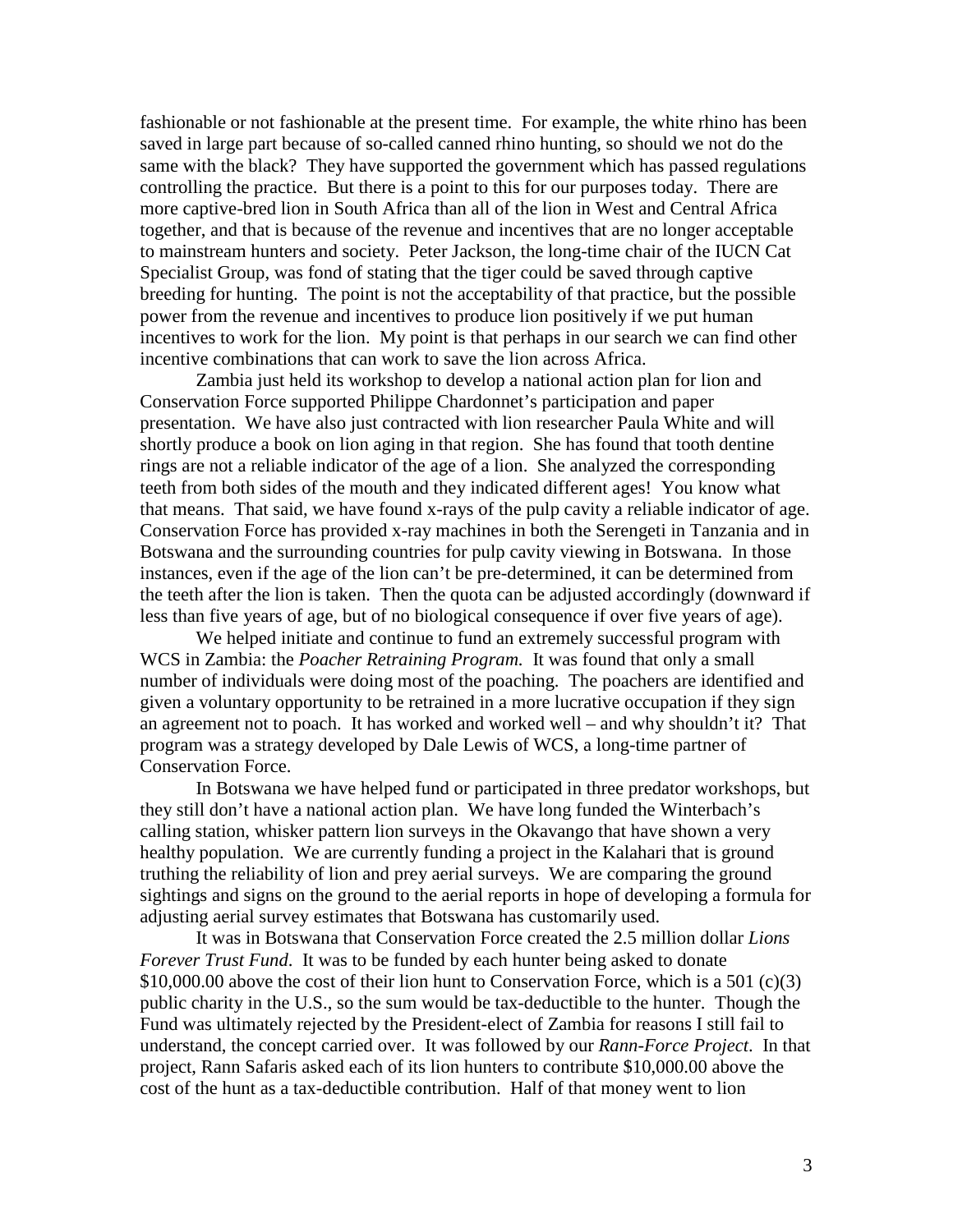conservation within Botswana and half was expended Africa-wide where needed, such as in Paul Funston's Kruger Lion Study. The hunters care and, through Conservation Force, have been made a greater force for conservation.

In Zimbabwe, our most recent work was to help institute better lion hunting practices, particularly around Hwange National Park. We were asked by the leading PH in the Guayi Valley Conservancy to persuade the private landowners to treat lion as valued trophies instead of cattle-killing vermin; not to shoot females and young males, but instead to let them mature into valuable trophy assets worth more than cattle. The conservancy members signed on – but soon they lost their lands and conservation roles altogether.

In Zimbabwe we still do coordinate and communicate with the Director of Parks and others. Zimbabwe may be the first country to draft and adopt a final national lion action plan demonstrating something remains of its historic leadership.

That brings us to Tanzania, the lion capital of the world which has developed a national action plan at a workshop. *The Chardonnet Lion Study* as it has come to be called was also funded by Conservation Force. It found that the Tanzania lion population, like the prey population and habitat in that country, may be greater than all the rest of the wild world. Incidentally, Kristen Nowell describes the Chardonnet Study as being the most comprehensive and complete lion study ever done at that time of any wild cat species. We at Conservation Force are proud of that contribution towards the study of the status of the lion. It is important to understand that it did not pre-date the Sarel-Bauer population estimate by two years. Both were completed in 2002. The confusion that the Sarel-Bauer survey demonstrates a decline is because of the 2004 publication date, but the material in the estimate actually preceded the Chardonnet Study by months. It is an absolute mistake to compare the two and treat the Sarel-Bauer material as reflecting a decline between 2002 and 2004. The data was gathered in the same year. The greater number in the Chardonnet report, 2002, is due to the fact that it is substantially more comprehensive. The Sarel-Bauer estimate was largely limited to protected area populations and did not include even half of the protected areas in Tanzania, which has the largest populations in the world. The Sarel-Bauer estimate was only "a partial" estimate and even the Chardonnet estimate funded by Conservation Force was only represented as "a contribution" to an understanding of the status, not allinclusive.

Dr. Craig Packer originated *Savannas Forever* in Tanzania, the program to experimentally limit trophy lion hunting to lion six years of age or older. Conservation Force partnered with Craig Packer on that from its inception. After two years and consultation with 12 experts across Africa, Conservation Force contracted with Karyl Whitman to produce the *Aging Guide* and we have hawked it in presentations before most of the professional hunter associations and leading safari companies from Tanzania to Mozambique. The *Simba Simba* model suggests that the taking of lion five years of age or older has practically no effect on the population to such a degree that no population estimate or quota may not even be necessary. Of equal importance to Conservation Force was raising the esteem of lion as a trophy of greater value. There is merit to discouraging the taking of juvenile males. It goes hand in hand with raising the economic value of this important, renewable resource that in turn can be translated into community benefits and local tolerance and incentive.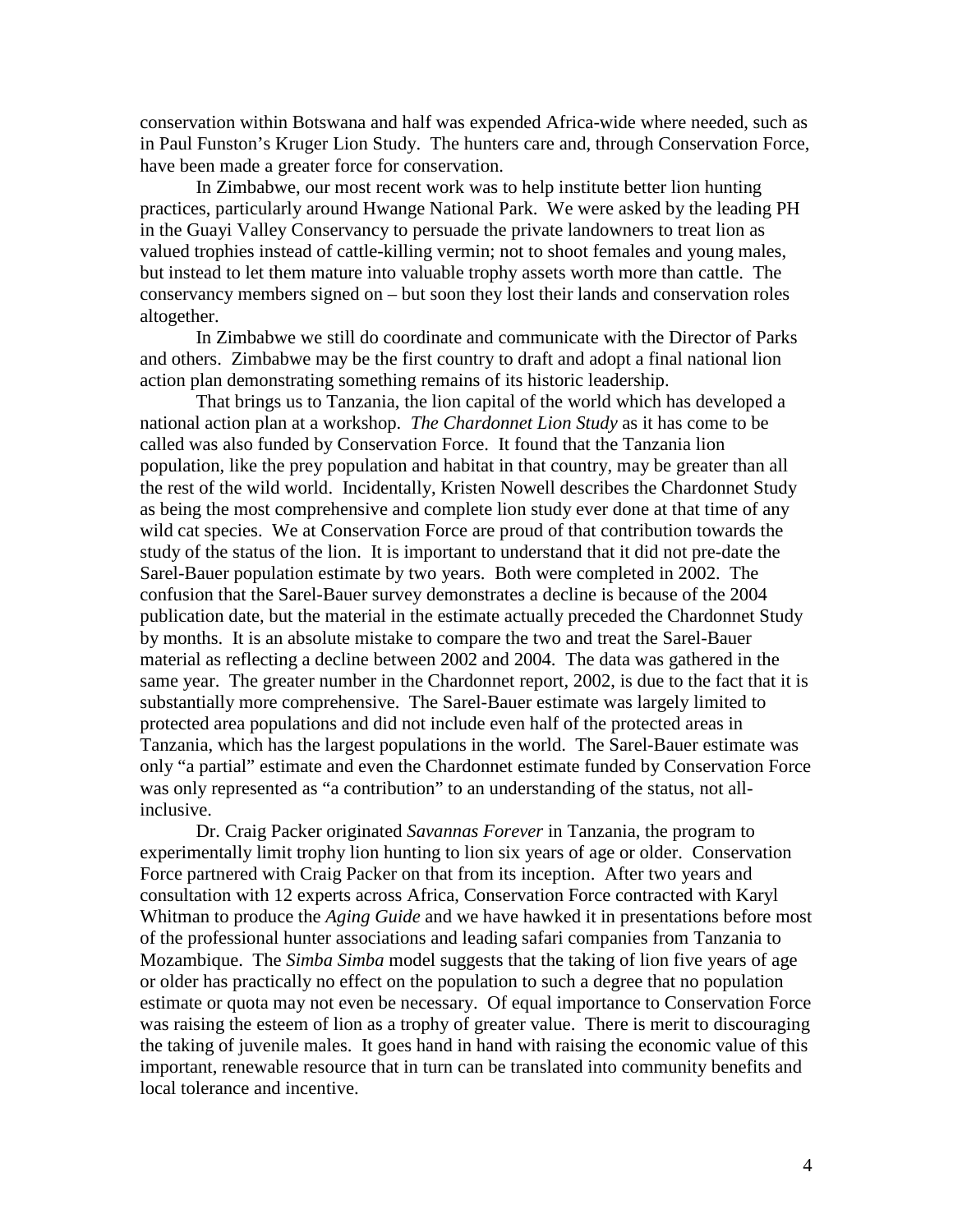Conservation Force also funded Dr. Packer's research into how to reduce lion man-eating in Tanzania.

That brings me to our premier community development project in Tanzania, the *Cullman-Hurt Community Development Project* that has recently been renamed the *Robin Hurt Wildlife Fund* after Joseph Cullman's death. I serve as a Board member and Treasurer of that Fund and Conservation Force acts as its U.S. charitable partner. It was conceived by billionaire Joseph Cullman and his hunting buddy Russ Train, the father of WWF in the U.S., while on an elephant hunt in Tanzania with Robin Hurt. This is how it works. The hunting clients donate 20% above the cost of their trophy fees to Conservation Force as a charitable contribution. Most contribute more! This appeals to hunters with a conservation ethic. The project has constructed more than 50 schools in 33 communities, operates 12 medical dispensaries, two of which are mobile units, operates four fully equipped and vehicled anti-poaching units and much more. The lion population is growing or stable. Importantly, it was intended to act as a model for other safari operators across Africa. Through Conservation Force, it is multiplying. We have similar conservation partnerships across Africa and around the world. Without going into detail, I have here half a dozen different brochures of those projects from Tanzania to Mozambique that are marketed to hunting clients around the campfire in the night, in part thanks to American movies that have romanticized Africa and the safari so well. Incidentally, such periodic movies can go a long way to saving the lion by recruiting donors. American hunters are conservationists at heart, as I've already explained. Conservation Force is just representative of that and in the non-profit business of putting that conservation DNA to work for the African lion and people that are inseparable. It is our niche. It goes beyond the mandatory user-pay system. It is volunteer conservationists tapping volunteered and untapped funds.

In Kenya, we have supported the mitigation work of WCS and Laurence Frank in Lakipia and also his mobile community education project. Like Conservation Force, he is focused on private lands and beyond the park borders. Although it is beyond controlled hunting habitat, what he learns may be invaluable to all.

That brings us closer to your direct interest, West and Central Africa. Conservation Force and its leaders have a long history here in Cameroon, primarily in elephant conservation. Unfortunately, that has folded because the USF&WS will not let elephant hunting trophies be imported because they are listed on Appendix I of CITES. It has been practically impossible to establish import of new listed Appendix I species into the U.S. Your Secretary General of MINFOF, Dennis Kolunga, worked hard and did everything within this country's means to satisfy the USF&WS, but was rebuked to put it mildly. Seven years in court did not help. Back to the lion, luckily a CITES import permit is not needed from the USF&WS at this time.

Of course Conservation Force participated and authored and co-authored papers at the WCS/IUCN West and Central Africa Regional Lion Workshop in Douala in December 2004. We have also supported IGF's Carnet De Brousse, which engages the PH and hunting companies throughout West and Central Africa in field data collection and recordation of sightings of key species, particularly the lion and its prey.

We have been concerned with the apparent lack of progress in the two regions with the development of national action plans and were glad to learn in the seminar of the draft lion action plan for Cameroon and site-specific plans for some protected areas.